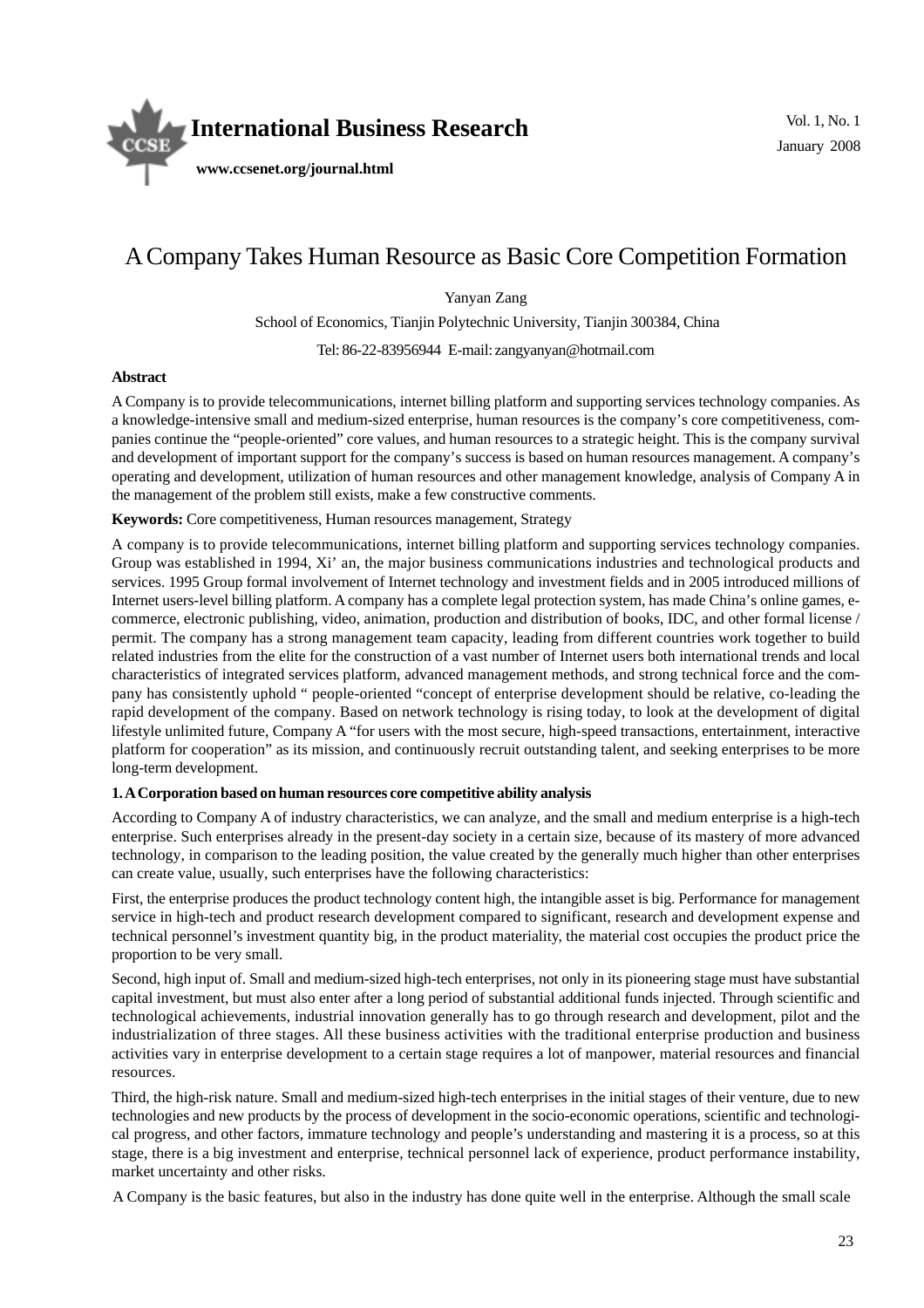enterprises, but its sound human resources management Company A is the development of core strength. The reason why the business is the core competitiveness of human resources management, mainly because the majority of its staff for the knowledge-based software development talent, we all know that the software industry is of great mobility, the status quo in this industry, retain talent, and rational human resource management has become the public Division managers of the major work. Using statistical analysis tool SPSS to human resources to core competitive ability whether has the influence relativity to carry on the analysis, obtains the result, like Table 1.

|  | Table 1. A company human resources and core competitiveness correlation analysis |  |
|--|----------------------------------------------------------------------------------|--|
|  |                                                                                  |  |

Correlations

| Control Variables                                               |                      |                         | Managers<br>evaluation | Staff<br>assessment | Core<br>oompetitiveness |
|-----------------------------------------------------------------|----------------------|-------------------------|------------------------|---------------------|-------------------------|
| -none-a                                                         | Managers evaluation  | Correlation             | 1.000                  | 758                 | .755                    |
|                                                                 |                      | Significance (2-tailed) |                        | .007                | 007                     |
|                                                                 |                      | df                      | $\mathbf{0}$           | 9                   | 9                       |
|                                                                 |                      | Correlation             | 758                    | 1.000               | .289                    |
|                                                                 | Staff assessment     | Significance (2-tailed) | .007                   |                     | .388                    |
|                                                                 |                      | df                      | 9                      | a.                  |                         |
|                                                                 | Core competitiveness | Correlation             | $-755$                 | 289                 | 1.000                   |
|                                                                 |                      | Significance (2-tailed) | $-007$                 | 388                 |                         |
|                                                                 | df                   | 9                       | 9                      | ö                   |                         |
| Core competitiveness<br>Managers evaluation<br>Staff assessment |                      | Correlation             | 1.000                  | -859                |                         |
|                                                                 |                      | Significance (2-tailed) |                        | .001                |                         |
|                                                                 |                      | df                      | $\ddot{\phantom{0}}$   | 8                   |                         |
|                                                                 |                      | Correlation             | .859                   | 1.000               |                         |
|                                                                 |                      | Significance (2-tailed) | $-001$                 | n                   |                         |
|                                                                 |                      | df                      | а                      | o                   |                         |

a. Cells contain zero-order (Pearson) correlations.

Through the above analysis, it is clear that enterprise managers and employees of enterprises of the state of human resources management and evaluation of the core competitiveness of enterprises are being related. In other words, human resources can be used as a company's core competitiveness.

### **2. A company in the human resources management and improving the existing problems**

Through previous analysis we can see that, although the company in the human resources management has some advantages, but, in its course of development, will inevitably produce various problems, the simple summary of view, there are mainly the following three points:

(1) The training of A Company no effective implementation.

(2) A Company lack of an effective incentive mechanism.

(3) A Company no systematic assessment of the performance of the system.

According to the above key issues, A Company combination of practical self-starting from the fierce competition in the market can survive, and the enterprises and better development, and enhance their core competitiveness, and actively seek to improve the program.

Firstly, suitable improvement training plan and effective implementation In the training program, the Human Resources Department in the relevant departments, according to the needs of staff and corporate development goals, jointly developed training programs, after consultation with staff on the revised staff satisfactory in the majority of cases during the implementation. When the training must be teamwork and broaden the curriculum, and this may increase the cohesion among employees, after training for feedback, staff training requirements after their feelings and experiences, not necessarily to staff on the paper, and basically take the easy way higher-level talks, but accept Master listen to the leadership forum to talk about the contents of each record to a comprehensive understanding of the staff.

Secondly, establish a scientific, rational and effective incentive mechanism China's accession to the WTO, the domestic and foreign markets competitive pressures intensify, the domestic human resources costs are much lower relative abroad, foreign investment into China, the talent will vigorously promote the localization strategy, which has high professional standards and wealth of experience of management and technical personnel will inevitably become large companies at home and abroad by the main playing recruitment goals. Therefore, Company A should be formed to retain talented people for the purpose of reasonable incentive mechanism to avoid the loss of business talent. Under normal circumstances, the incentive for enterprise staff and the spirit of no more than two substances, or people in the current labor means survival of the stage, the wage is still motivate staff playing the heavy way. Thus a scientific and rational mechanism for determining performance